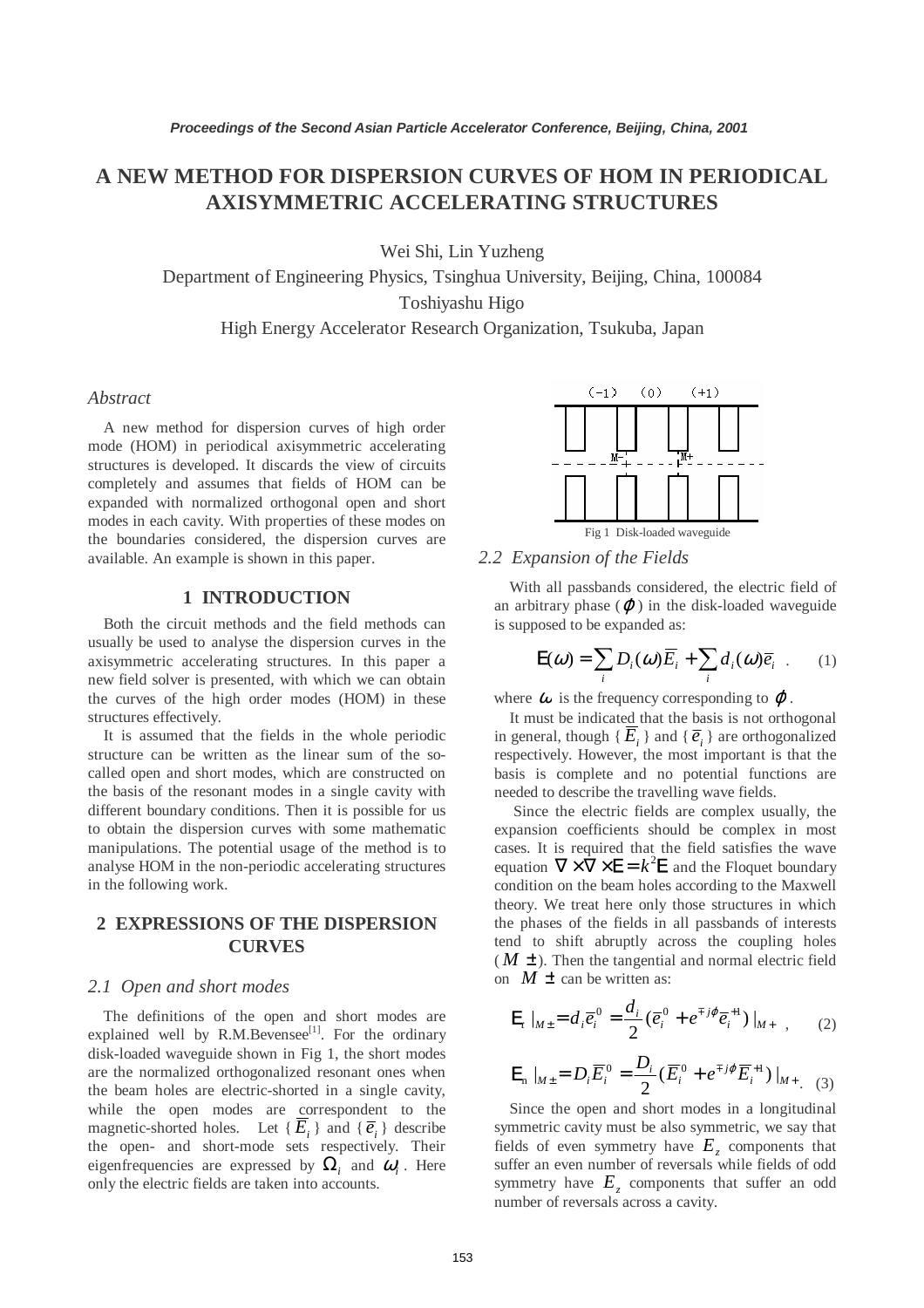#### *2.3 Expressions of the Dispersion Curves*

Substitute the field expansion above and the expressions on the holes into the wave equation. Use the standard Galerkin technique and the second Green theorem $^{[2]}$ . Considering the parities of the open and short modes, we can get the following equation, which shows the relationship between  $k$  ( $k = \omega \sqrt{\mu \varepsilon}$ ) and the phase shift  $\varphi$ :

$$
AC = k^2 BC \quad , \tag{4}
$$

where C is combined with the field coefficients that need to be determined. A and B are the square matrixes whose elements can be computed by:

$$
A = \begin{bmatrix} A_{ss}^{ee} & 0 & A_{so}^{ee} & A_{so}^{eo} \\ 0 & A_{ss}^{oo} & A_{so}^{oe} & A_{so}^{oo} \\ A_{os}^{ee} & A_{os}^{eo} & A_{oo}^{ee} & 0 \\ A_{os}^{oe} & A_{os}^{oo} & 0 & A_{oo}^{oo} \end{bmatrix} , \quad (5)
$$

$$
B = \begin{bmatrix} I & 0 & B_{so}^{ee} & B_{so}^{eo} \\ 0 & I & B_{so}^{oe} & B_{so}^{oo} \\ B_{os}^{ee} & B_{os}^{eo} & I & 0 \\ B_{os}^{oe} & B_{os}^{oo} & 0 & I \end{bmatrix} . \quad (6)
$$

*I* is defined as the unit matrix. The superscripts *e*  represents the even modes while *o* represents the odd modes. The subscripts *s* and *o* indicate the short and open modes respectively. The sub blocks in the matrix equations are available with the following relations:

$$
(A_{ss}^{ee}, A_{ss}^{oo}) : a_{ij} = P_i P_j \delta_{ij} \tag{7}
$$

$$
A_{so}^{ee}: a_{ij} = P_i^2 T_{ij} - (1 - \cos \varphi) M_{ji} \quad , \qquad (8)
$$

$$
A_{so}^{eo}: a_{ij} = P_i^2 T_{ij} - i \sin \varphi M_{ji} \qquad , \qquad (9)
$$

$$
A_{so}^{oe}: a_{ij} = P_i^2 T_{ij} + i \sin \varphi M_{ji} \qquad , \quad (10)
$$

$$
A_{so}^{oo}: a_{ij} = P_i^2 T_{ij} - (1 - \cos \varphi) M_{ji} \quad , \quad (11)
$$

$$
A_{os}^{ee} : a_{ij} = p_i^2 T_{ji} + (1 + \cos \varphi) M_{ij} \quad , \quad (12)
$$

$$
A_{os}^{eo}: a_{ij} = P_i^2 T_{ji} - i \sin \varphi M_{ij} \qquad , \quad (13)
$$

 $A_{os}^{oe}: a_{ij} = P_i^2 T_{ji} + i \sin \varphi M_{ij}$  $(14)$ 

$$
A_{os}^{oo}: a_{ij} = P_i^2 T_{ji} + (1 - \cos \varphi) M_{ij} \quad , \quad (15)
$$

$$
(B_{so}^{ee}, B_{so}^{eo}, B_{so}^{oe}, B_{so}^{oo}) : a_{ij} = T_{ij} \qquad , \quad (16)
$$

$$
(B_{os}^{ee}, B_{os}^{eo}, B_{os}^{oe}, B_{os}^{oo}) : a_{ij} = T_{ji} \tag{17}
$$

It is not difficult to obtain the parameters  $(P_i, p_i, T_{ij})$ *Mij*) from the frequencies and fields of the open and short modes:

$$
P_i = \Omega_i \sqrt{\mu \varepsilon} , p_i = \omega_i \sqrt{\mu \varepsilon} , \qquad (18)
$$

$$
T_{ij} = \int_{V} \overline{E}_i \bullet \overline{e}_j dV \qquad , \qquad (19)
$$

$$
M_{ij} = \int_{M} \overline{e}_i \times \nabla \times \overline{E}_j \bullet \hat{z} dS \qquad (20)
$$

The problem has been turned into a generalized eigen-value equation. It is easy to be solved with today's mathematic technique and computers. Then the dispersion curves of interests and the corresponding fields are available to describe the whole periodic accelerating structures.

## **3 AN EXAMPLE**

An example for the first two curves of the dipole modes in the disk-loaded waveguide with round corners (Fig 2) is given here. The open and short modes are computed with PISCES-II  $[3]$  and another finite element code CAFE [4] precisely. The results are shown in Fig 3. The accuracy is believably acceptable from the previous results of the basic passband [5].



Fig 2 The waveguide with round corners disk-loaded  $(t=2.0$ mm, D=8.7474mm, b=10.77871mm, a=4.5mm)